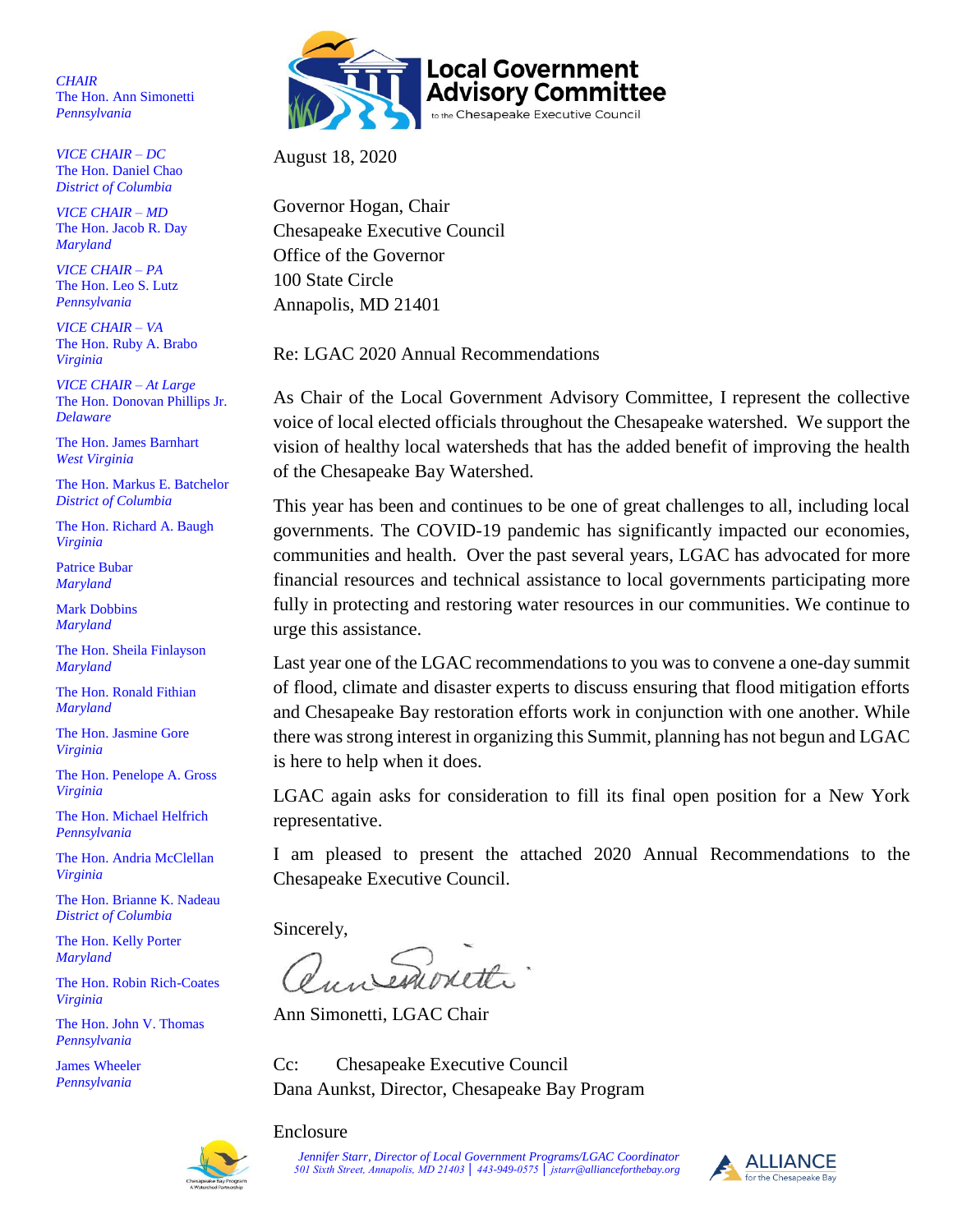## **Annual Recommendations to the Chesapeake Bay Executive Council**



#### **August 2020**

Each year LGAC explores issues affecting local governments' ability to participate more fully in realizing the Vision contained in the 2014 Chesapeake Bay Watershed Agreement. What we learned over the last year is that local governments are concerned about healthy watersheds, flooding, infrastructure maintenance, growing economies, climate resiliency, and a variety of other issues that affect the health, safety and welfare of their constituents, as well as the health of the Bay. Without additional state and federal support, however, we will continue to fall short of our collective vision for an environmentally and economically sustainable Chesapeake Bay Watershed.

Therefore, we recommend the Executive Council take the following actions to advance Chesapeake Bay watershed restoration and protection efforts at the local level.

#### **Draw on the experience of the three Advisory Committees to the Chesapeake Executive Council**

Bay resiliency is fundamental to the resiliency of the entire social-ecological-economic system on which we rely, and supporting that resiliency requires innovative science-based strategies to keep promoting activities that maximize returns on all of these elements. The three Advisory Committees to the Chesapeake Executive Council have a long history of providing guidance and support to the watershed partnership on behalf of the ongoing restoration effort. We stand together in offering our continuing support during the COVID-19 crisis as challenges and new opportunities arise. As important decisions are made, we hope that the watershed partnership will continue to draw on our collective expertise to maintain and continue progress toward an environmentally and economically sustainable bay with clean water and abundant life, conserved lands and access to the water, a vibrant cultural heritage, and a diversity of engaged citizens and stakeholders.

## **Replicate and expand on a workforce development program modeled on the Civilian Conservation Corps and American Conservation Experience programs**

Watershed communities are facing extraordinary challenges due to the COVID-19 pandemic; one of which is loss of jobs and income. Simultaneously, watershed restoration efforts have slowed. The Civilian Conservation Corps, created by President Franklin Roosevelt in 1933, hired the young and unemployed for projects in forestry, soil conservation and recreation. By 1942, the 3.4 million in Roosevelt's Tree Army had planted more than 3 billion trees, built hundreds of parks and wildlife refuges and completed thousands of trails and roads. The current Conservation Corps is designed to mentor youth, explore future outdoor careers, learn practical field skills and develop confidence in the field of conservation. An expanded Conservation Corps would offer the greatest, most straightforward path to encourage and ensure diversity in our ranks and future minority leadership in the Bay effort.

LGAC calls on the Chesapeake Executive Council to replicate and expand on these workforce development programs or others of a similar construct as a means to minimize unemployment and continue watershed restoration efforts.